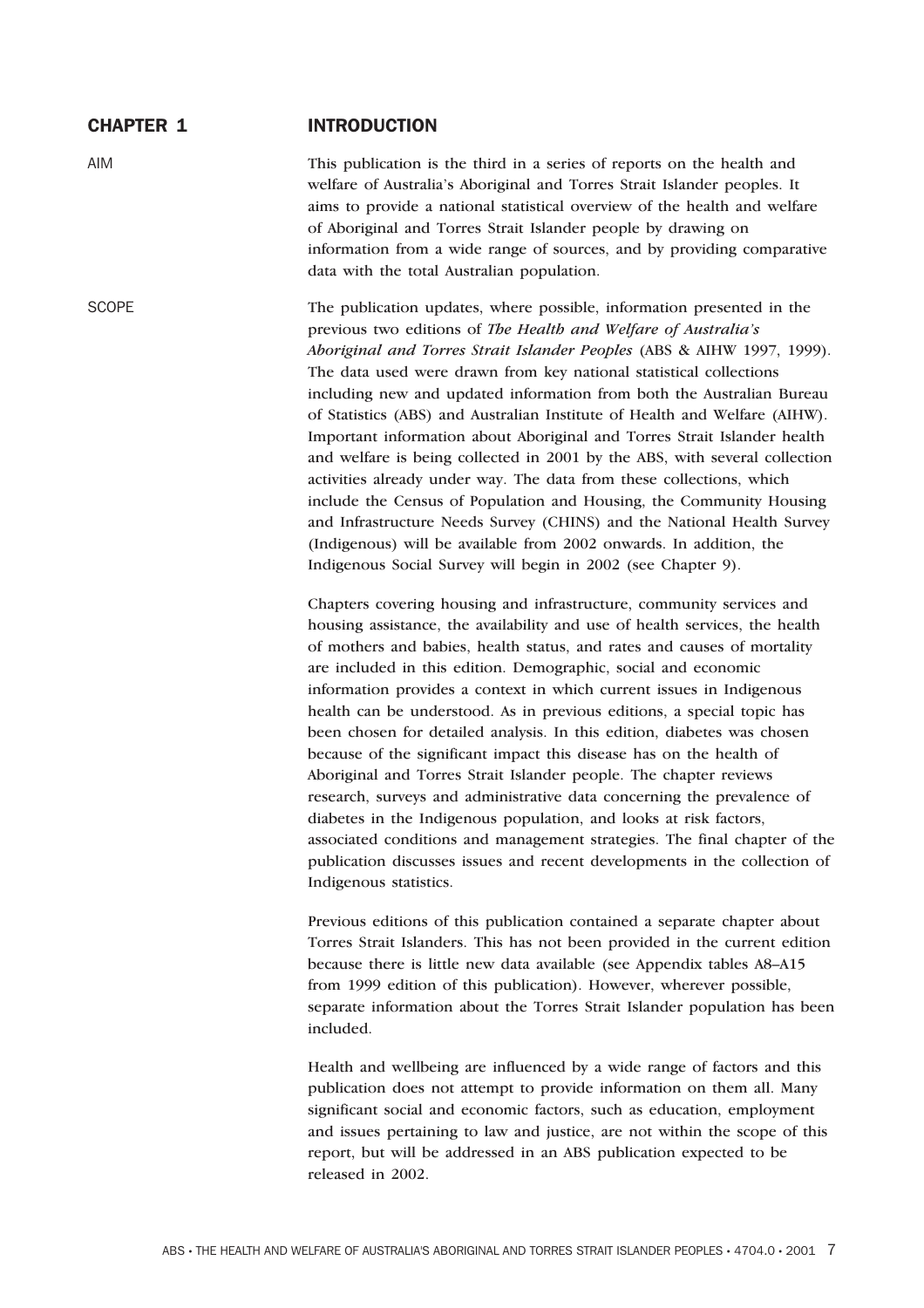SCOPE *continued* Health and other issues confronting the Aboriginal and Torres Strait Islander population are neither uniformly spread nor uniformly experienced, a fact that is often not apparent in the national level data presented. Insets have been used throughout the publication to draw attention to a variety of local experiences and health initiatives that exist across Australia.

DATA QUALITY The availability and quality of data about the Aboriginal and Torres Strait Islander population are limited by a number of factors. Three of the more important are outlined below.

Indigenous population estimates Estimating the size and composition of the Aboriginal and Torres Strait Islander population is difficult for a number of reasons. One of the main reasons is the uncertainty about Indigenous population counts from the five-yearly Census of Population and Housing which provide the basis for estimating the population. There has been considerable volatility in the Census counts of Indigenous people, with only 42% of the increase between 1991 and 1996 being attributable to 'natural' growth, that is, the increase in the population due to the number of births exceeding the number of deaths over the given period (Ross 1999). The remaining increase in the Indigenous population can be explained by several factors. These include changes in the rate at which children with only one Indigenous parent are identified as Indigenous; changes in the propensity of Indigenous people to record their Indigenous status on Census forms; improvements to the Census enumeration procedures; and changes in the rates of non-response to the question on Indigenous origin (Ross 1999). While factors, such as the propensity to identify as Indigenous in the Census, can be identified, it is not possible to estimate how these trends are likely to change over time. Accurate births and deaths data, required to estimate the natural growth in the Indigenous population between Censuses, are not available nationally. These uncertainties affect the comparison of rates from year to year and limit the potential for assessment of trends in health status and events.

Indigenous identification Administrative collections such as hospital records, birth and death registrations, and data collected by community service providers are major sources of information about Aboriginal and Torres Strait Islander people. However, Indigenous people are not accurately identified in many of these data collections. Some of the reasons for this include: variations in the definitions used in determining Indigenous status, different methods of data collection and failure to record clients' Indigenous status. The ABS and AIHW, in partnership with State and Territory authorities, are making considerable efforts to improve the completeness of Indigenous identification in a number of key data collections (see Chapter 9).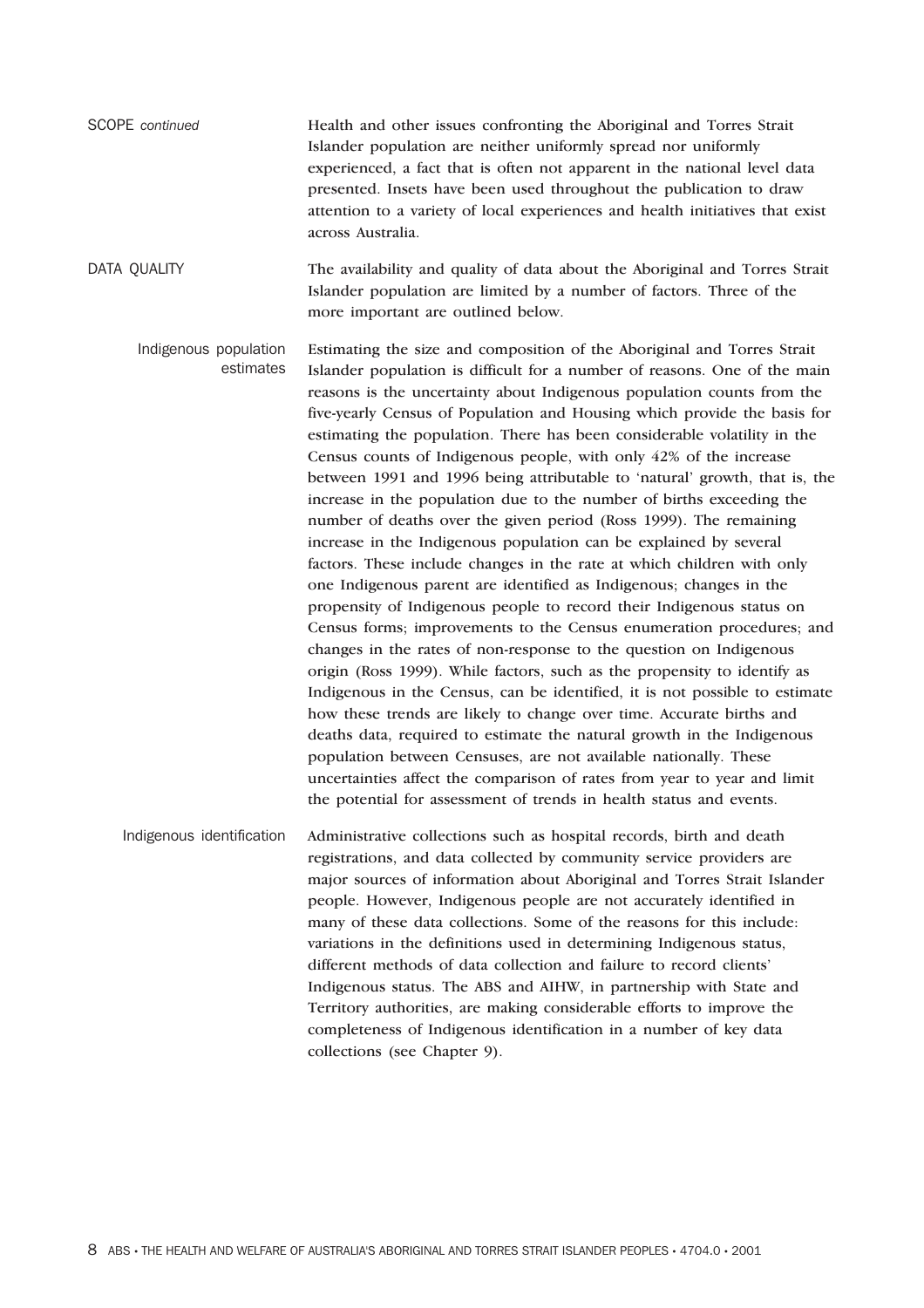National household surveys The sampling methods generally applied to national household surveys are designed to provide aggregate information about the total Australian population. Additionally, these surveys often exclude people living in sparsely settled (see Glossary) or remote areas of Australia. Aboriginal and Torres Strait Islander peoples make up a relatively small proportion of the total population and are more likely to live in sparsely settled areas than other Australians (see Demographic Context section in this chapter). Because of these factors, the random selection of participants for a national survey usually results in the Indigenous sample size being insufficient to enable separate results to be published. Where separate results have been produced, such as those from the 1995 National Health Survey (NHS), an enhanced sample of Indigenous people has been applied. This method will be used again in the 2001 NHS. In the 2004–05 NHS and six yearly thereafter, the enhanced Indigenous sample will be sufficient to produce results at State/Northern Territory as well as national level. Other issues which affect the availability of data about the Indigenous population from surveys include the relevance of the questions and concepts used and the quality and the comparability of self-reported health information (see Chapter 9). Despite these limitations in the availability of information and issues of data quality, regular reporting on the health and welfare of Aboriginal and Torres Strait Islanders is a high priority for governments, and plays an important role in informing community debate. Work to improve the quality and availability of the statistics is ongoing and progress is being made in many sectors and at all levels of government (see Chapter 9). THE DEFINITION OF HEALTH AND WELFARE The World Health Organization (1946) defines health as 'a state of complete physical, mental and social well-being and not merely the absence of disease or infirmity'. The 1989 National Aboriginal Health Working Party described 'health' from an Indigenous perspective as: '...a matter of determining all aspects of their life, including control over their physical environment, of dignity, of community self-esteem and of justice. It is not merely a matter of the provision of doctors, hospitals, medicines or the absence of disease and incapacity.' (A National Aboriginal Health Strategy 1989) These concepts are embodied in the definition of 'health' put forward in The National Aboriginal Health Strategy Working Party report, and later reiterated in the draft review of this strategy (National Aboriginal and Torres Strait Islander Health Council 2001): 'Not just the physical well-being of the individual but the social, emotional, and cultural well-being of the whole community. This is a whole-of-life view and it also includes the cyclical concept of

life-death-life.' (A National Aboriginal Health Strategy 1989)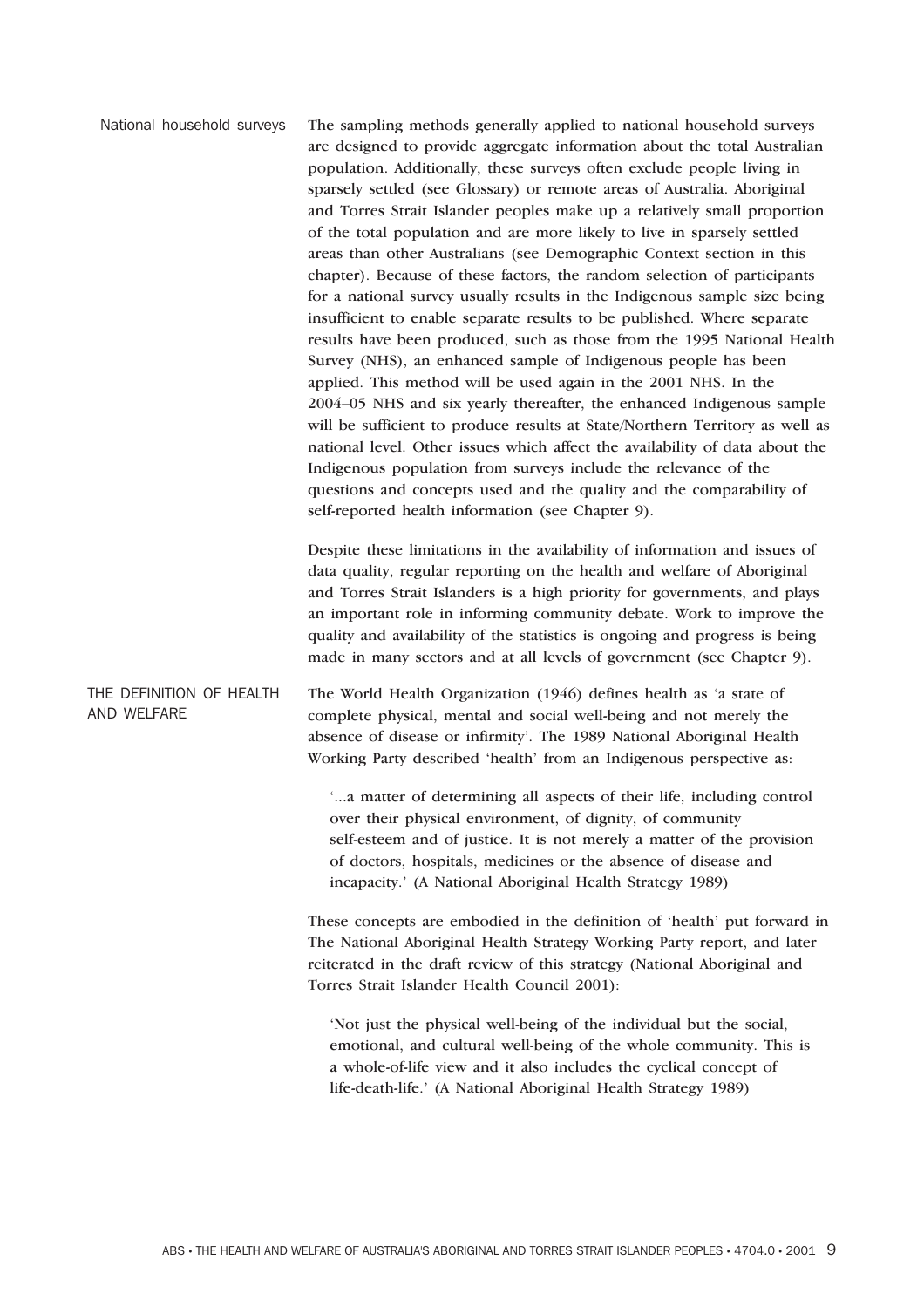THE DEFINITION OF HEALTH AND WELFARE *continued* The term 'welfare' is also a wide-ranging term, encompassing the wellbeing of both the individual and the society of which they are a part, as well as the system of welfare services available to individual members of society (AIHW 1995). Welfare services are defined by the Australian Institute of Health and Welfare Act 1987 to include aged care services, child care services, services for people with disabilities, housing assistance, child welfare and other community services (AIHW 1995).

SOCIAL AND ECONOMIC CONTEXT The relationship between socioeconomic status and health is well established, with people at the lowest socioeconomic levels experiencing the highest rates of illnesses and death (Lynch & Kaplan in Berkman and Kawachi [eds], 2000). As socioeconomic position improves, health status also improves. This gradient from poorest to wealthiest has been observed for most of the major causes of death (Turrell et al. 1999).

> Compared with other Australians, Aboriginal and Torres Strait Islander people are disadvantaged with regard to a range of socioeconomic indicators, including education, employment, income and housing, and are therefore at greater risk of ill health. Information on these indicators is available from the 1996 Census and was covered in detail in the previous edition of this publication (see Appendix tables A2–A7). Data from 2001 Census will be presented in the next edition of this publication.

> Socioeconomic status alone does not explain the variations in health status that exist between groups in society. Health risk behaviours (e.g. smoking, alcohol misuse) and other health risk factors (e.g. poor housing, exposure to violence) are also important determinants of health but even these do not fully explain the differential burden of disease between population groups. Research suggests that at least a partial explanation for the remaining differences lies in other determinants of health such as aspects of the social environment. These include the neighbourhood in which one lives, one's position in the workplace relative to others, the quality of one's social connections with friends, family and the community, and the degree to which one feels included or excluded by society (Wilkinson, 1999, Shaw et al. 1999). A lack of control, whether actual or perceived, over aspects of one's life, may also contribute to poor health (Marmot et al. in Marmot & Wilkinson 1999 and Lantz 1998). A recent qualitative analysis of the health of the Yolgnu people of north-east Arnhem Land extends these hypotheses to the Indigenous population. Trudgen (2000) has identified loss of control among the Yolgnu as leading to hopelessness, the loss of the will to live and, ultimately to high levels of sickness and mortality.

DEMOGRAPHIC CONTEXT The Census of Population and Housing is the major source of information about the demographic characteristics of Australia's Aboriginal and Torres Strait Islander peoples. A detailed demographic profile, based on the 1996 Census, was presented in the 1999 edition of this publication (ABS & AIHW 1999) and is summarised here (see also Appendix table A20). Updated demographic data will be available following the collation of results of the 2001 Census.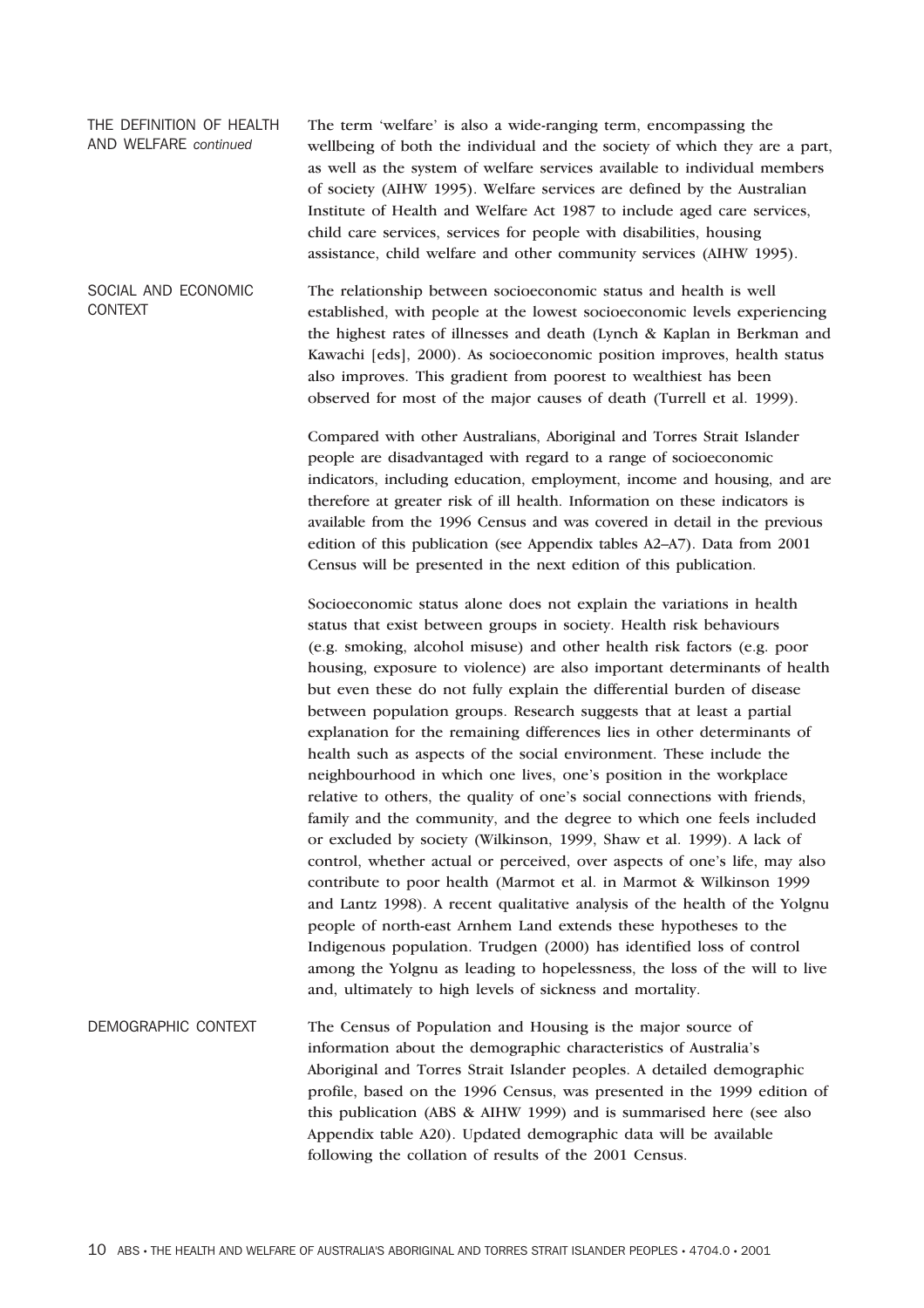DEMOGRAPHIC CONTEXT *continued* Based on the 1996 Census, Australia's Aboriginal and Torres Strait Islander population was estimated to be 386,049. This represented 2.1% of the total Australian population. About 11% of Indigenous people counted in the 1996 Census reported that they were of Torres Strait Islander origin (ABS 1998b) (see Chapter 9 for population projections and Torres Strait Islander estimates).

> Age The Aboriginal and Torres Strait Islander population has a younger age profile than the Australian population as a whole. In 1996, half the Indigenous population was aged 20 years or less, while the corresponding proportion for the total Australian population was 34 years or less (ABS 1998b). The following graph (1.1) shows the proportion of each population in five year age groups. The graphs show that the Indigenous population has higher proportions of young people than the total Australian population and lower proportions of older people. The graphs indicate higher rates of fertility in the Indigenous population and deaths occurring at younger ages.

The different age profiles of the Indigenous and non-Indigenous populations mean that comparisons between the two must take age into account, either by age-standardisation or the use of age-specific rates. This is particularly important if health outcomes are being compared because, since age and health status are closely related, the relative youth of the Indigenous population may mask health status when compared with the older non-Indigenous population (see Chapter 8).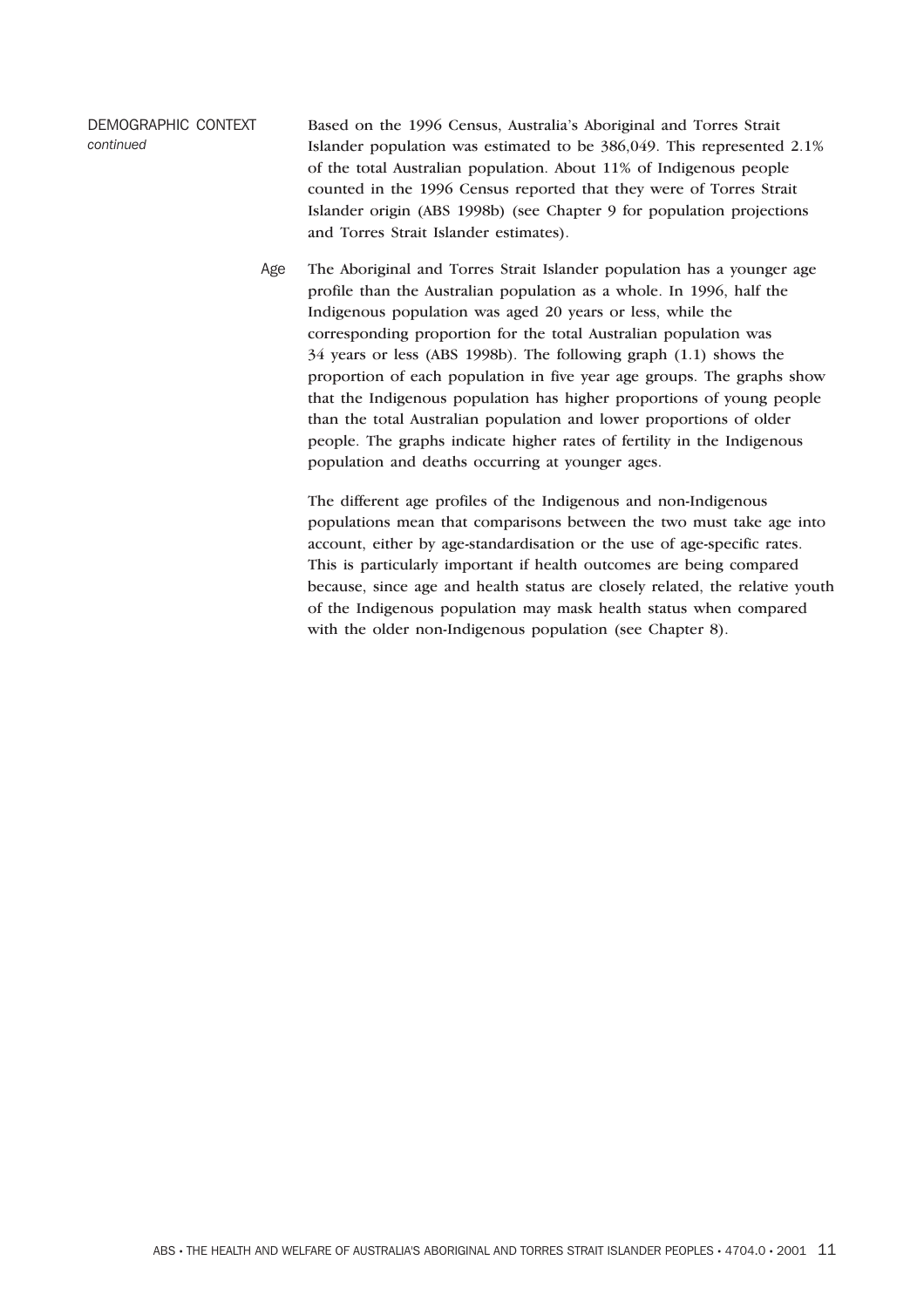1.1 INDIGENOUS AND TOTAL AUSTRALIAN AGE PYRAMIDS—1996





*Source: ABS 1998c.*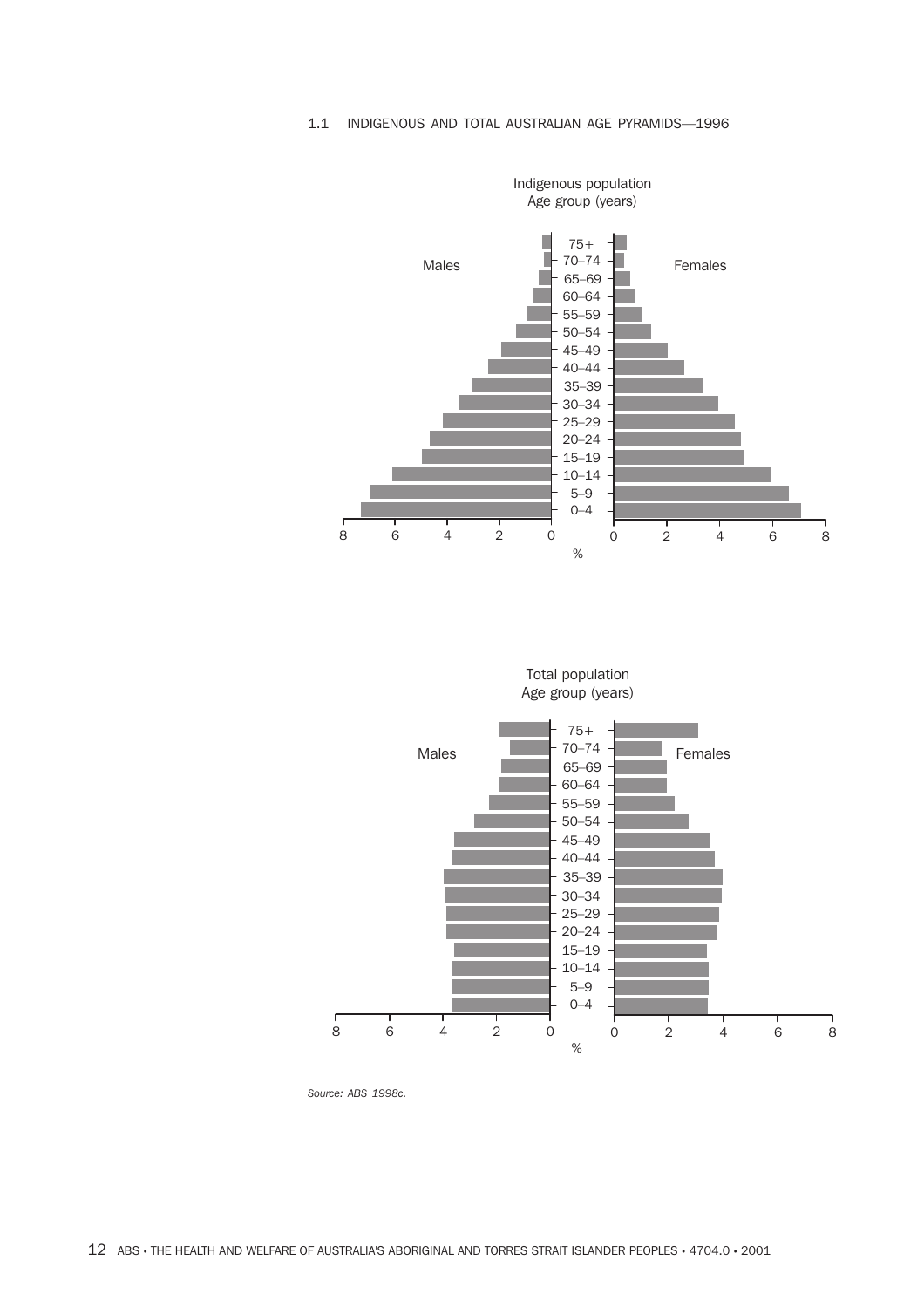Population distribution In 1996, New South Wales and Queensland were the jurisdictions with the highest estimated population of Aboriginal and Torres Strait Islander people (109,925 and 104,817 respectively, or 28.5% and 27.2% of the total Indigenous population). In the Northern Territory, Indigenous people made up the largest proportion of the total population (51,876 people, 28.5% of the total Northern Territory population) (table 1.2).

|                                    | Indigenous<br>population | Proportion of<br>the total Australian<br>Indigenous<br>population | Proportion of<br>the total<br>State/Territory<br>population |
|------------------------------------|--------------------------|-------------------------------------------------------------------|-------------------------------------------------------------|
|                                    |                          | %                                                                 | %                                                           |
| New South Wales                    | 109 925                  | 28.5                                                              | 1.8                                                         |
| Victoria                           | 22 598                   | 5.9                                                               | 0.5                                                         |
| Queensland                         | 104 817                  | 27.2                                                              | 3.1                                                         |
| South Australia                    | 22 051                   | 5.7                                                               | $1.5\,$                                                     |
| Western Australia                  | 56 205                   | 14.6                                                              | 3.2                                                         |
| Tasmania                           | 15 322                   | 4.0                                                               | 3.2                                                         |
| Northern Territory                 | 51876                    | 13.4                                                              | 28.5                                                        |
| Australian Capital Territory       | 3058                     | 0.8                                                               | 1                                                           |
| Australia(a)                       | 386 049                  | 100.0                                                             | 2.1                                                         |
| (a) Includes Jervis Bay Territory. |                          |                                                                   |                                                             |
| Source: ABS 1998c.                 |                          |                                                                   |                                                             |

1.2 ESTIMATED RESIDENT POPULATION—30 JUNE 1996

Maps 1.4 and 1.5 show the distribution of the Indigenous population across Australia in 1996, using Aboriginal and Torres Strait Islander Commission (ATSIC) regions as their geographical basis (see map 1.3). In the northern and central regions of the country, Indigenous people made up a large proportion of the local population, while the majority of Aboriginal and Torres Strait Islander people lived in urban areas.

Map 1.4 shows the distribution of the total Indigenous population in each region. It is evident that the ATSIC regions of Sydney, Coffs Harbour, Brisbane, Cairns, Wagga Wagga, Hobart and Perth have the highest Indigenous populations.

Map 1.5 shows the proportion of the total population of each ATSIC region in 1996 that was Indigenous. Over two-thirds of the population in the Torres Strait Area (86.0%), Aputula (79.5%), Jabiru (75.4%) and Derby (66.8%) ATSIC regions were Indigenous. The combined populations of these regions accounted for approximately 7% of the total Indigenous population.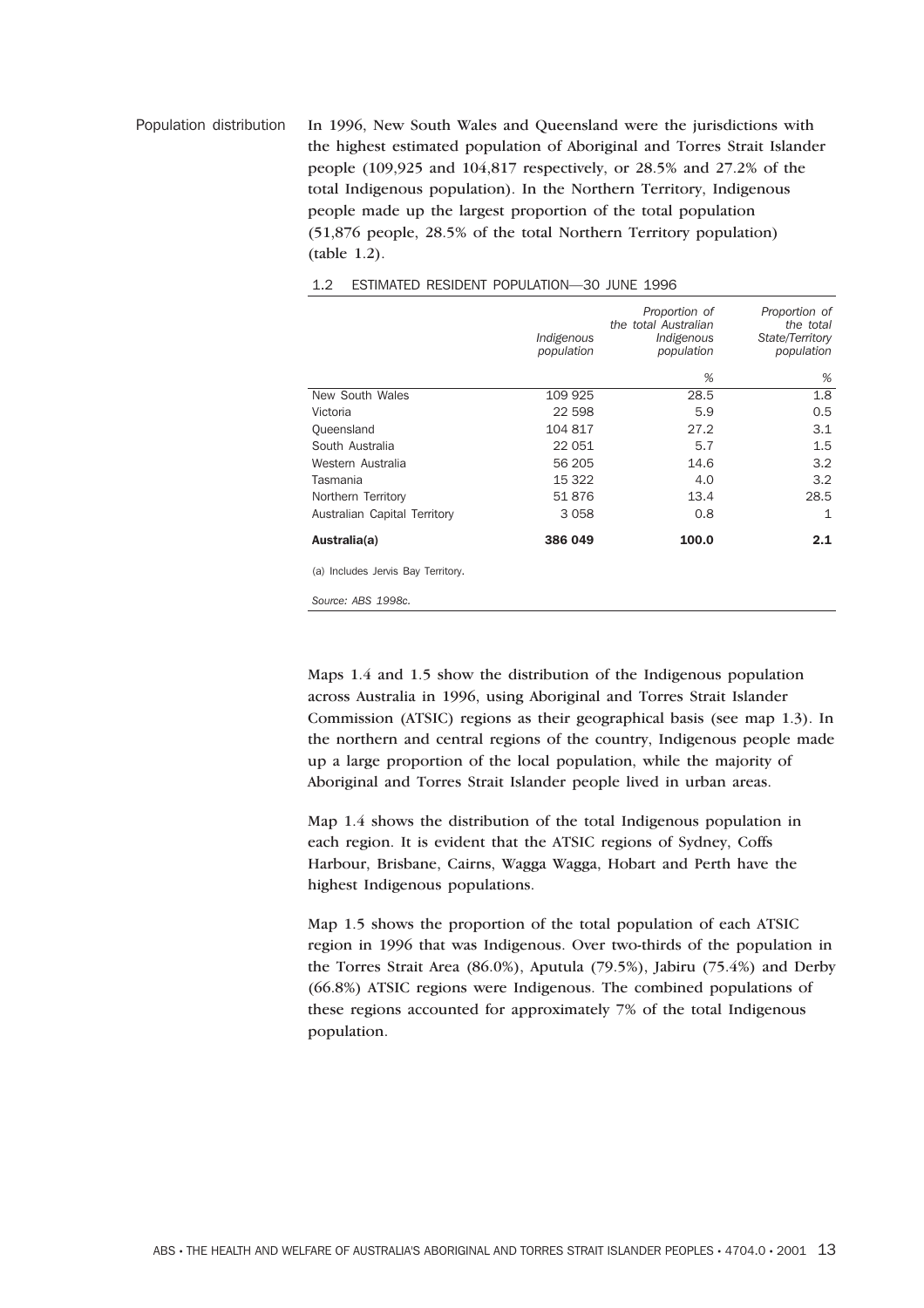

*Source: Aboriginal and Torres Strait Islander Commission*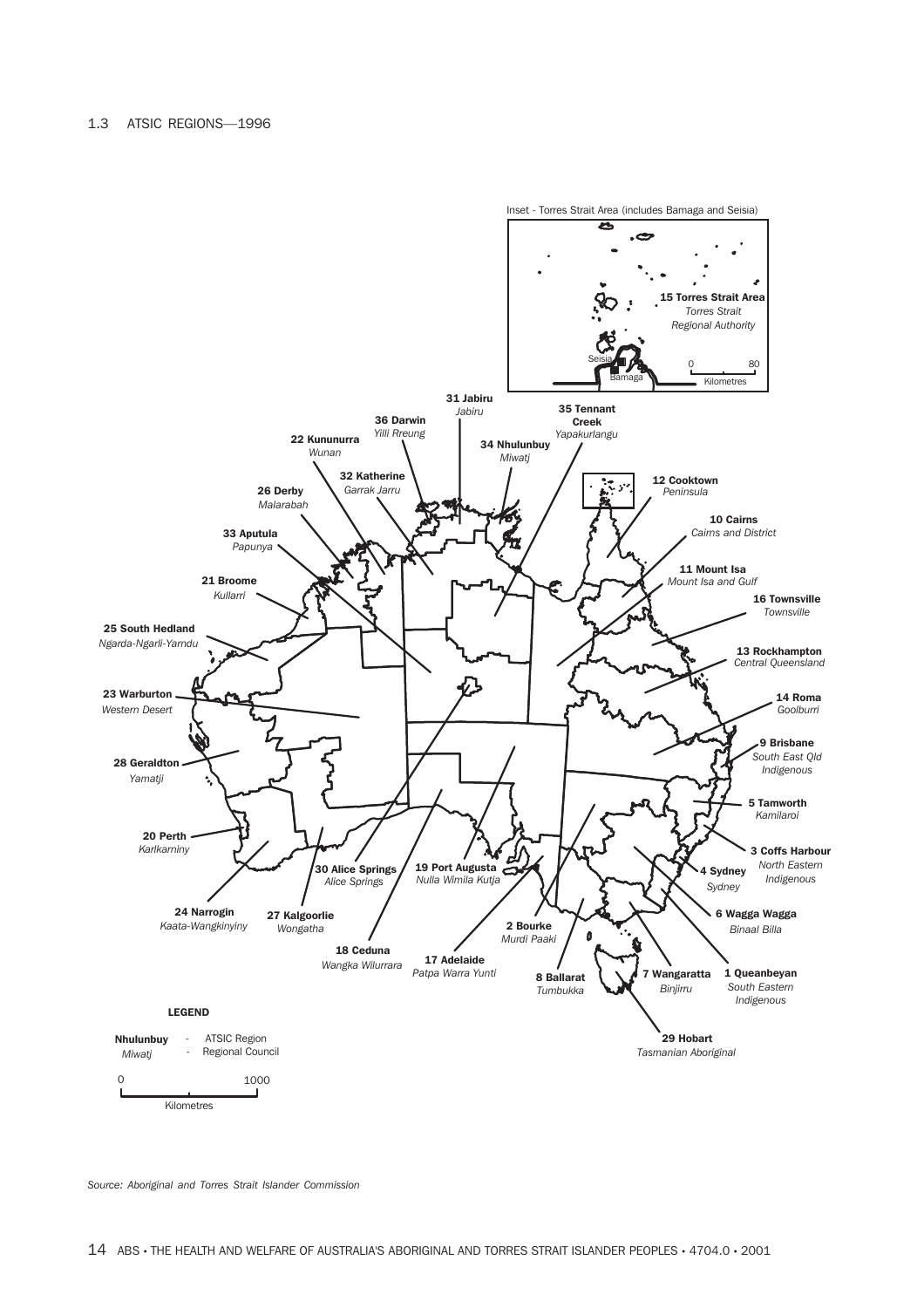

*Source: ABS data available on request, 1996 Census*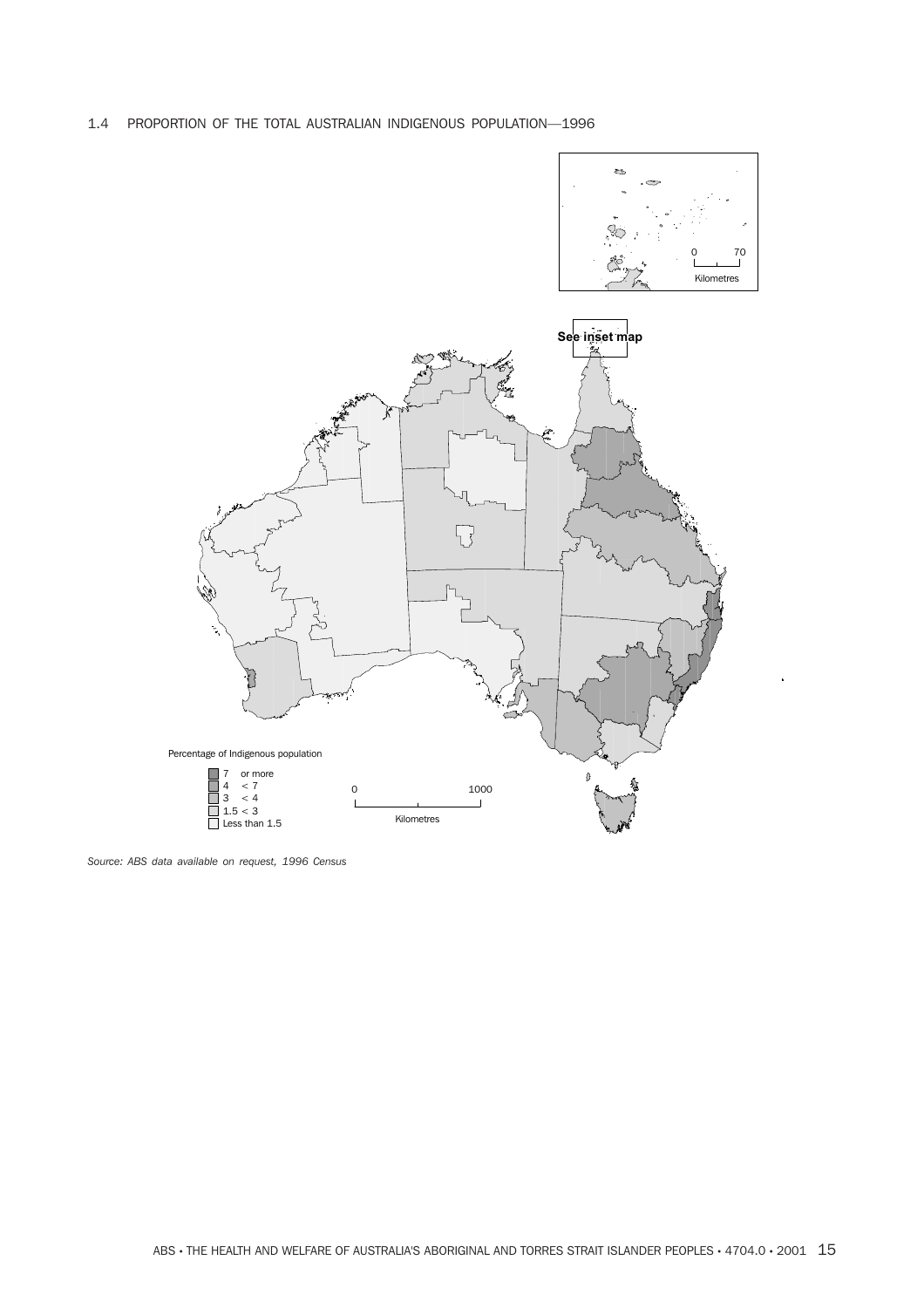## 1.5 PROPORTION OF THE REGIONAL POPULATION—1996



*Source: ABS data available on request, 1996 Census*

Population distribution *continued* In general, Aboriginal and Torres Strait Islander people were more likely than non-Indigenous people to live in remote or rural areas in 1996. Graph 1.6 shows the distribution of the population according to the Accessibility/Remoteness Index of Australia (ARIA) (see Glossary). Although a high proportion of Indigenous people (over 40%) lived in areas where geographic access to services was high, they were more likely than non-Indigenous people to live in less accessible areas. Almost one in five Indigenous people lived in areas classified as 'very remote', compared with less than one in a hundred of the total Australian population.